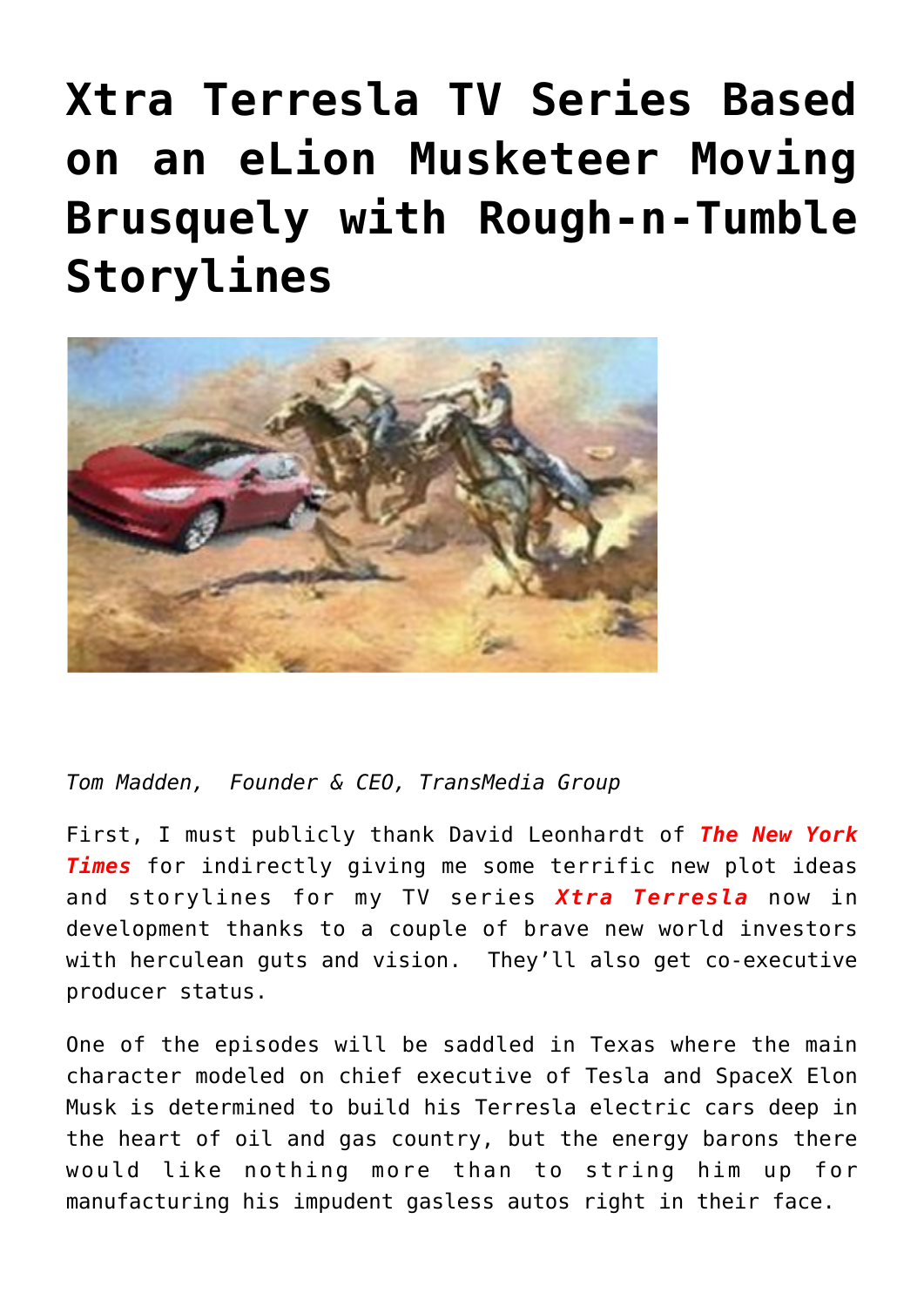Another episode will have the Musk character buying the largest social media platform and making it his private playground into which he may or may not allow a former president to play. The masterful Musketeer says he wants more "free speech" and less moderation on his platform, but critics are worried it will result in more bullying and layers of lewdness and misinformation.

My new hero, David, recently wrote about "The billionaires' world" and how one of the richest among them was unhappy with the policies of a major social media platform so his highness, Sir Musk, is buying it for himself. Some ask whether he's going to run it or just play it on his fruitful fiddle.

Brave David hurled a stone at our modern-day amiable Goliath in the form of what economists Emmanuel Saez and Gabriel Zucman had shown a couple years ago–that the share of wealth owned by the richest 0.00001 percent of Americans had risen by a factor of nearly 10 since 1982.

While it represented only 18 households, they estimated that in 2020 each had an average net worth of \$66 billion. So, what's wrong with that?

Well, according to David, the wealth of these 18 genteel Goliaths places vast power into the smooth hands of a small group of people. And with that power they could try to shape politics, as the Koch family has done, or create a global charity, as Bill Gates and Melinda French Gates have done, or like Jeff Bezos, take over a national media organization.

Or they can buy a social media network when its policies annoy them, as Musk is doing. And now Twitter's board has accepted his \$44 billion bid for the company as Musk reportedly is using \$21 billion of his own cash to pull off the deal.

Musk, who calls himself a "free speech absolutist," has suggested that he will be less aggressive than Twitter's current management about blocking some content and will take